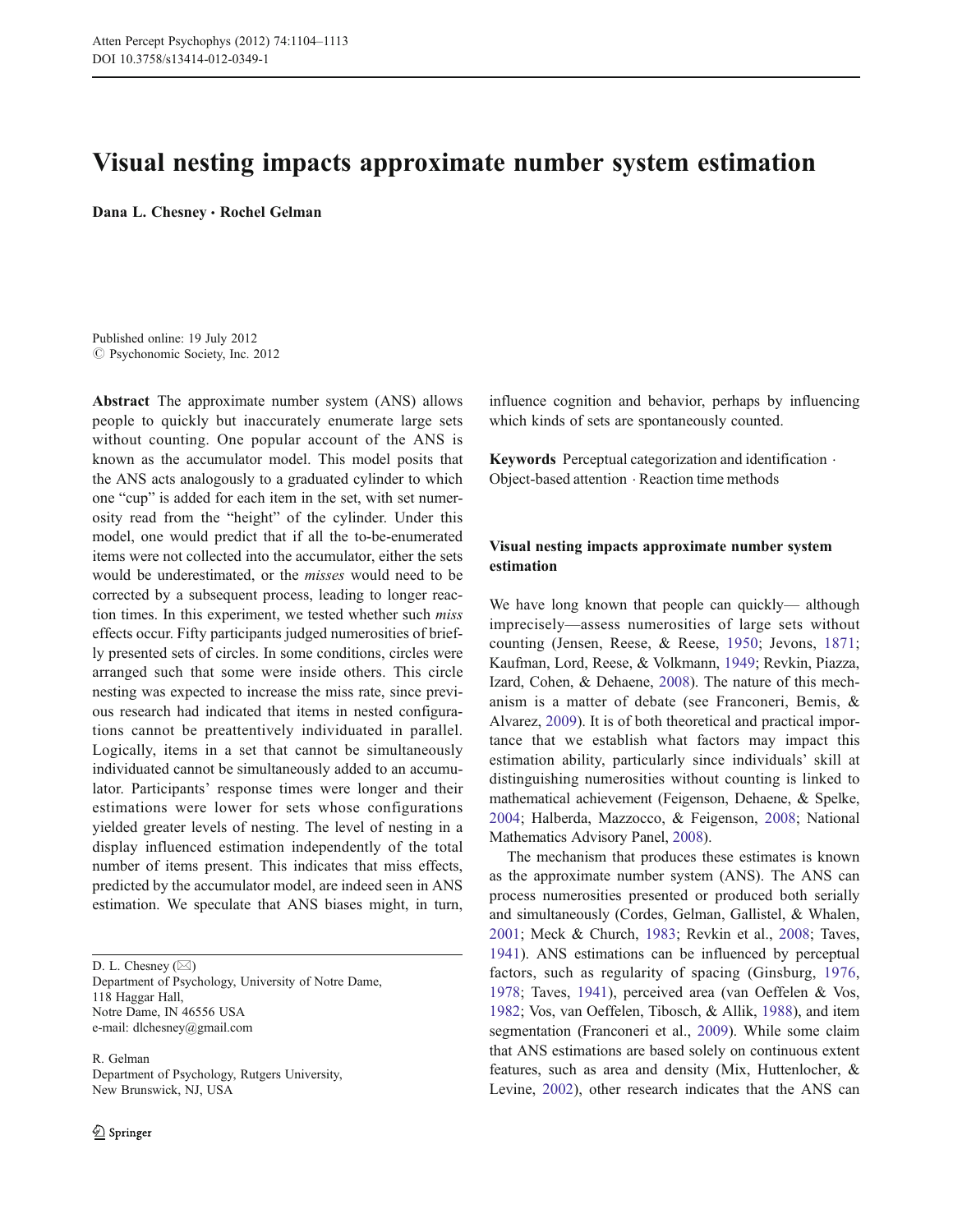assess numerosity even when continuous extent is controlled (Cordes & Brannon, 2008; Hurewitz, Gelman, & Schnitzer, 2006).

Meck and Church's (1983) accumulator model proposes that numerosities are assessed by tallying items, rather than derived from continuous extent. This model can be illustrated with the metaphor of a graduated cylinder. One "cup" is added to the "cylinder" for each item in the to-beenumerated set, with the resulting "height" of the "liquid" in the "cylinder" indicating the set's numerosity (Cordes et al., 2001). Dehaene and Changeux (1993) offered a similarly item-based model capable of simultaneous and serial enumerations.

Chesney and Haladjian (2011) noted that the accuracy of such item-based models depends upon each item being tallied exactly once. If items were missed, such models would underestimate sets' numerosities. These misses offer one pathway by which perceptual variables may influence estimation. Logically, items cannot be tallied without first being individuated. Thus, if one uses an item-based system to enumerate sets that include items that cannot be simultaneously individuated, such items must either be tallied serially, which would take additional time, or be missed, which would tend to result in systematic underestimations of set numerosities. In the present experiment, we tested this prediction by having adults make numerical judgments across conditions that varied the likelihood that items would be missed. We manipulated this miss rate by arranging items such that some contained others. Such visual nesting is proposed to hinder simultaneous individuation (Trick  $\&$ Enns, 1997a, b; Trick & Pylyshyn, 1993, 1994). Participants viewed displays of circles in various fully nested, nonnested, and partially nested configurations at a rate intended to suppress verbal counting. Individuals were asked to indicate whether the cardinality of the circle set was greater than or less than a given digit value as quickly as possible without making too many mistakes. We predicted that as nesting increased, reaction times (RTs) would increase and/ or numerosity would be underestimated.

## Method

#### Participants

Fifty undergraduates (22 female) at Rutgers University, New Brunswick participated for course credit.

Using forced choice discrimination tasks (see Kingdom & Prins, 2010), we had participants indicate whether the number of circles in a presented set (three to nine) was greater than the value of a subsequently presented digit ("5," "6," or "7"). When individuals perceive numerosities and digit values as equal, "circles more" response rates should approach .5, and RTs should peak. Circles were presented in one of three general configurations (described below) that varied the level of nesting present in the display: *nonnested*, *fully* nested, and *partially nested*. Hence, the experiment utilized a 7 (circle set size)  $\times$  3 (digit value)  $\times$  3 (configuration) within-subjects design.

#### Apparatus and stimuli

The experiment was programmed in MATLAB using Psychophysics Toolbox (Brainard, 1997) and was presented on an Apple® Power Mac G5 with a 17-in. flat screen LCD monitor (resolution,  $1,280 \times 1,024$ ). Participants sat ~60 cm from the screen, yielding ~30°  $\times$  ~25° of visual angle. No restraints were used to prevent head or eye movement.

Circles composed of 1-pixel thick black lines were displayed against a white background. Circle size was randomized, with the constraints that the average total perimeter of the circles  $(\sim 3,200)$  pixels) be constant across set numerosity and topological arrangement and that the circle diameter be at least 24 pixels  $(0.62^{\circ})$ . The mean circle diameter was  $\sim$ 168 pixels ( $\sim$ 4.2°). Circles or, in some conditions, groups of nested circles were randomly placed in nonoverlapping positions. The smallest allowable separation between nested circles was 10 pixels (0.26°). Circles were restricted to appear in the central 880  $\times$  824 pixel (22.68°  $\times$  21.24°) region of the screen, unless no nonoverlapping configuration within this central region could be found. In those cases (1.2 % of trials), the entire screen was used.

#### Nonnested

On nonnested trials, circles were arranged so as not to contain any others (see Fig. 1).

#### Fully nested

On fully nested trials, circles were arranged concentrically. Average spacing between adjacent circles was held constant across set numerosities. Sizes of individual circles in a set were matched to a randomly selected (without replacement) set of nonnested circles of the same numerosity (see Fig. 1).

<sup>1</sup> Trick and her colleagues (Trick & Enns, 1997a, 1997b; Trick & Pylyshyn, 1993, 1994) concluded that people cannot preattentively individuate nested items because people cannot subitize (quickly and accurately enumerate without counting) nested items and people can only subitize items that they can preattentively individuate.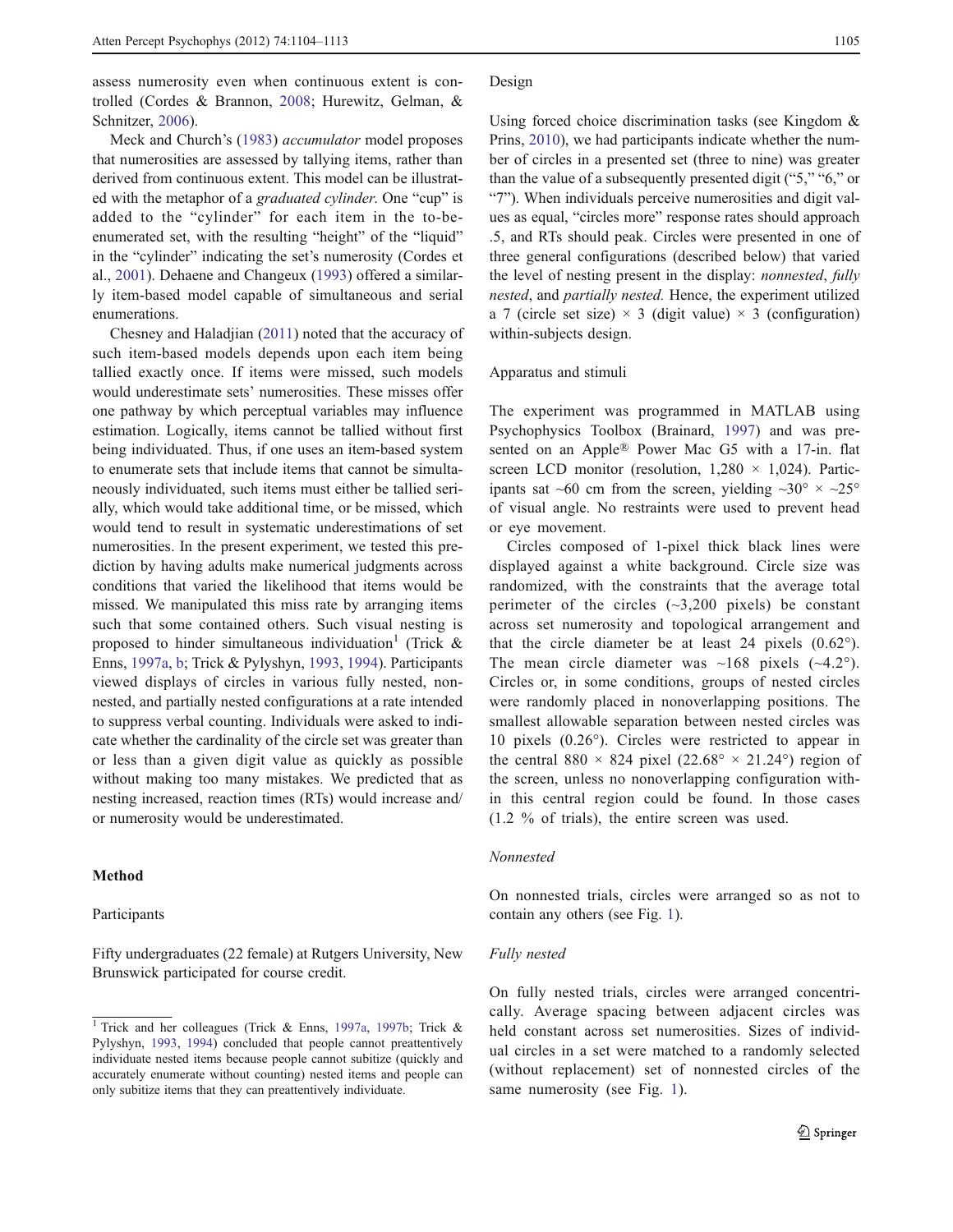

Fig. 1 Illustrations of nonnested, partially nested, and fully nested configurations composed of four circles

#### Partially nested

Partially nested stimuli were composed of various kinds of circle subgroups in specific configurations, henceforth known as singles, doubles, triples, and quadruples (see Fig. 2). A single was a single circle. A double was composed of a concentric pair. A triple was composed of an outer circle containing two equal smaller circles evenly spaced on the outer circle's horizontal or vertical diameter. A quadruple was composed of an outer circle containing three equal smaller circles arranged in an upward- or downward-pointing equilateral triangle around the outer circle's center. Orientation of inner circles in triples and quadruples was randomly determined. For each circle set cardinality, three topological arrangements were defined that specified the number of singles, doubles, triples, and quadruples to use in constructing the set (see Table 1). Partially nested trials' topological arrangements were randomly drawn from these possibilities. For circle sets of numerosities 6, 7, and 8, one of the arrangements had one nesting (one triple), and two of the arrangements had two nestings: one with two triples, and another with one double and one quadruple (see Table 1). The average distances between circles composing doubles and quadruples were designed to be smaller than those for triples. Total perimeter was matched to a randomly selected (without replacement) set of nonnested circles of the same numerosity (see Fig. 1).

## Procedure

Before testing, participants were told that they would be shown sets of circles followed by a digit. They were instructed to hit the "F" key when the number of circles displayed was greater than the value of the digit and "J" for the reverse. Participants were warned that they would not have enough time to count the circles but should "just make the best guess [they could]." They were told to include all of the circles when determining numerosity, no matter where they appeared on the screen or whether they were contained by another circle. Participants were asked to answer as quickly as possible "without making too many mistakes," since they were being timed. Testing began after participants completed nine practice trials. To ensure understanding of the task, the experimenter monitored whether participants responded correctly on these practice trials and would clarify the instructions for those who made errors. An additional round of practice was allowed at the participant's request.

At the start of each trial, a set of three to nine circles in a nonnested, fully nested, or partially nested configuration was presented for 250 ms (a rate intended to suppress verbal counting; see Jensen et al., 1950; Kaufman et al., 1949; Revkin et al., 2008). This was followed by a 125-ms presentation of a plaid mask. Next, the digit "5," "6," or "7" appeared in the center of the screen. This digit remained until the participant responded. Responses were followed by a gray screen prompting participants to hit any key to continue. Participants could take a break at any time by waiting to press this key. Testing consisted of 1,134 trials, 18 for each cell in the 7 (circles)  $\times$  3 (digit)  $\times$  3 (configuration) design. Trials were presented in random order. No trial feedback was given. The computer recorded participants' responses and RTs. Testing took ~50 min per participant.

## Results and discussion

Preliminary analyses indicated that a significant majority of the individual participants demonstrated the predicted effects.<sup>2</sup> Thus, we pooled the participants' data for the following analyses.

<sup>&</sup>lt;sup>2</sup> For each participant, we calculated their nine best-fitting psychometric curves describing the proportion of "circles more" responses as a function of the circle set cardinality in the various configuration and digit conditions. Functions resolved in all but four cases (one in the fully nested condition where the digit was 7, one in the nonnested condition where the digit was 5, and two in the partially nested condition where the digit was 5). We compared individuals' PSEs and slopes found for nonnested and fully nested configurations with the same digit. Of the 48 individuals for whom all relevant curves resolved, 40 had higher PSEs for fully nested than for nonnested configurations in all three digit conditions (binomial test,  $p < .0005$ ), and 37 had lower slopes for fully nested than for nonnested configurations in all three digit conditions (binomial test,  $p < .0005$ ). Additionally, 45 of the 50 participants had longer mean RTs in the partially nested condition than in the nonnested condition (binomial test,  $p < .0005$ ). A set of fifty 2 (configuration: nonnested vs. partially nested)  $\times$  3 (digit: 5, 6, and 7)  $\times$  7 (circles: three to nine) ANOVAs on individual participants' RTs demonstrated that this difference was significant for 29 participants and marginally significant for an additional 4.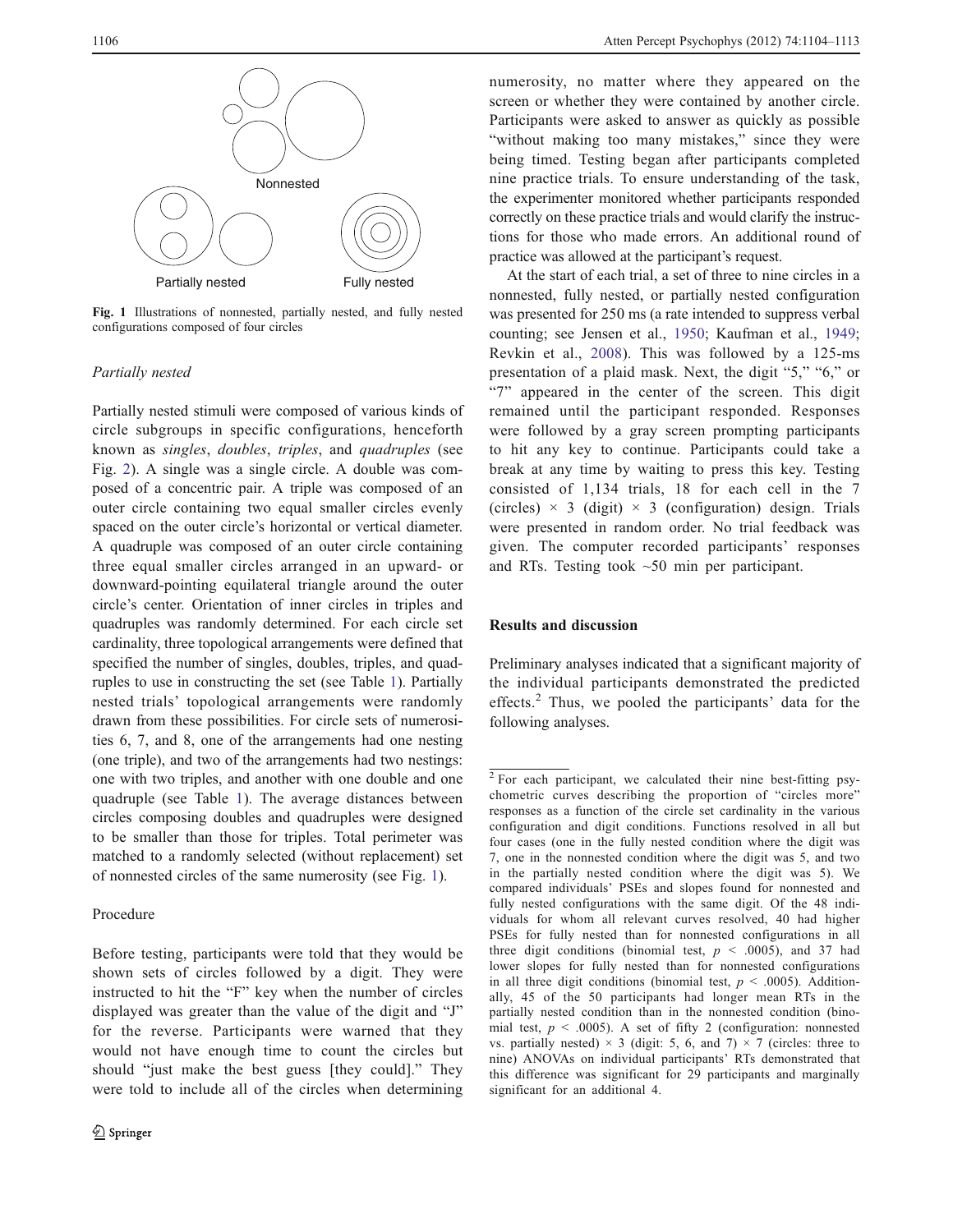Fig. 2 Examples of kinds of circle subgroups used to construct stimuli in partially nested configurations: a single, b double, c triple, d quadruple



Table 1 Circle subgroups used to construct the predefined topological arrangements of circles for sets of each numerosity in the partially nested condition

| $\#$ Circles   | Topological arrangement | Likelihood of     |             |                 |             |
|----------------|-------------------------|-------------------|-------------|-----------------|-------------|
|                | $\#$ Singles            | $\#$ Doubles      | $#$ Triples | $\#$ Quadruples | arrangement |
| 3              | $\Omega$                | $\theta$          |             | $\Omega$        | $9.52\%$    |
|                |                         |                   |             | 0               | 4.76 %      |
| $\overline{4}$ |                         |                   |             |                 | 4.76 %      |
|                |                         |                   |             |                 | 4.76 %      |
|                |                         |                   |             |                 | 4.76 %      |
| 5              |                         | $\mathbf{\Omega}$ |             |                 | 4.76 %      |
|                |                         |                   |             |                 | 4.76 %      |
|                |                         |                   |             |                 | 4.76 %      |
| 6              |                         |                   |             |                 | 4.76 %      |
|                |                         |                   |             |                 | 4.76 %      |
|                | 0                       |                   |             | 0               | 4.76 %      |
| $\tau$         |                         |                   |             |                 | 4.76 %      |
|                |                         |                   |             |                 | 4.76 %      |
|                |                         |                   |             |                 | 4.76 %      |
| 8              |                         |                   |             |                 | 4.76 %      |
|                |                         |                   |             |                 | 4.76 %      |
|                |                         | $\mathbf{\Omega}$ |             |                 | 4.76 %      |
| 9              | 6                       |                   |             |                 | 4.76 %      |
|                |                         |                   |             |                 | 4.76 %      |
|                | 0                       | $\theta$          | 3           | 0               | 4.76 %      |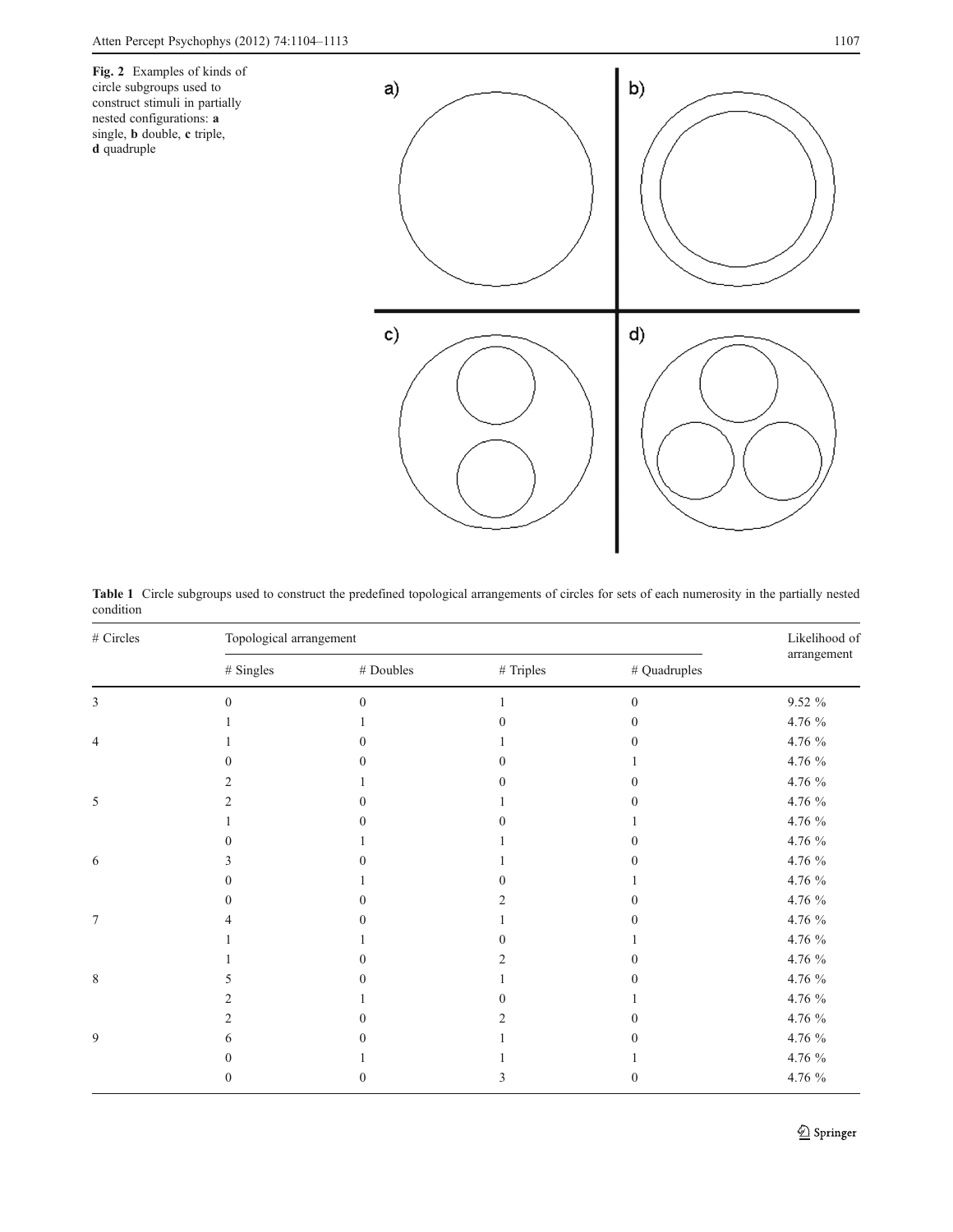ANS estimations are inherently variable (Cordes et al., 2001). Thus, participants were expected to be somewhat uncertain as to whether the numerosity of the set was greater than the value of the digit. Accordingly, "circles more" response rates should reflect S-shaped functions approaching .5 as the ratio of the perceived numerosity of the set to the digit's value approaches 1 (the point of subjective equality, PSE) (see Hurewitz et al., 2006; Kingdom & Prins, 2010; Moyer & Landauer, 1967), This function's slope indicates people's ability to discriminate between circle sets' numerosities; higher slopes indicate greater discriminability. Indeed, such curves were seen (see Fig. 3). We calculated the best-fitting cumulative normal curves for the proportion of "circles more" responses to a given circle set size for trials in the nine 3 (digit)  $\times$  3 (configuration) conditions. These are reported in Table 2.

As the ratio of the circle set's perceived numerosity to the digit's value approaches 1, comparing circle and digit numerosity should become more difficult (see Hurewitz et al., 2006; Moyer & Landauer, 1967). Thus, RTs should peak at the PSEs, with the rates of change indicating the circle sets' discriminability. Results matched these predictions (see Fig. 3). These curves are well fit by quadratic functions over the range tested, with quadratic terms indicating discriminability and vertices indicating PSEs (see Table 3).

## Effects of configuration

## Biased estimations

As was predicted, nesting circles inside each other biased ANS estimations downward. Participants had lower numerosity estimates for circles in fully nested configurations than for nonnested sets (see Fig. 3 and Table 2). In the nonnested condition, "circles more" response rates approached .5 as the numerosity of the circles approached the digit's value, indicating PSEs near the digits' values. This indicates that participants were accurately assessing numerosities of nonnested sets. However, in the fully nested condition, "circles more" response rates did not approach .5 until the circles'

Fig. 3 Proportion of "circles more" responses (left column) and mean response times (RTs; right column) when the comparison digit was 5 (top row), 6 (middle row), or 7 (bottom row), as a function of the number of circles displayed and their configuration. Error bars represent standard errors. Analyses of individual participants' performance were consistent with these findings

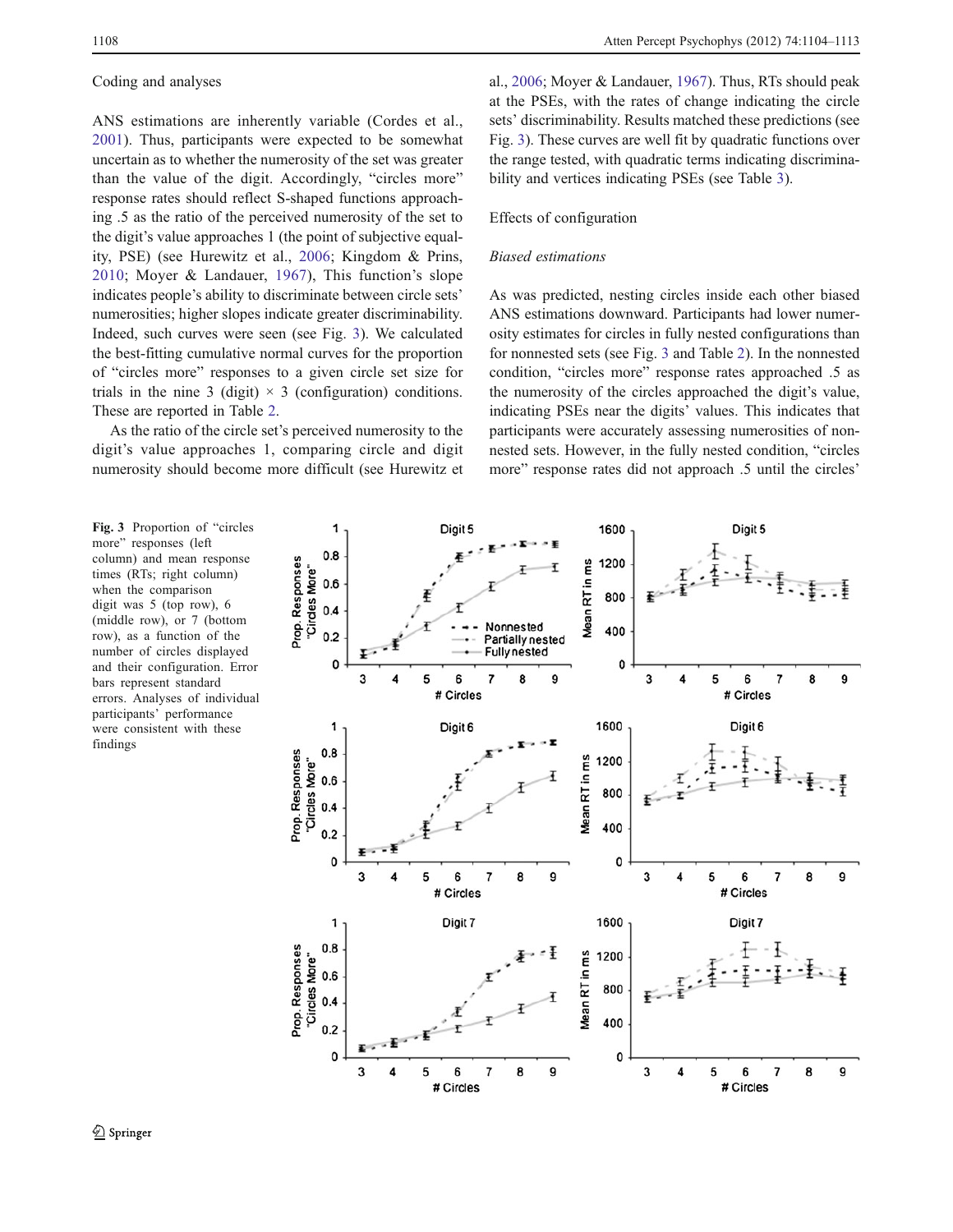| Table 2 Points of subjective equality (PSEs) and slopes for the best-fitting psychometric curves for the "circles more" response rates as a function |  |  |  |  |
|------------------------------------------------------------------------------------------------------------------------------------------------------|--|--|--|--|
| of circle numerosity in the nonnested, fully nested, and partially nested configuration conditions, for each of the three digit conditions           |  |  |  |  |

| Digit | Configuration    | PSE (SD)       | Slope $(SD)$       | $R^2$ <sup>a</sup> |
|-------|------------------|----------------|--------------------|--------------------|
| 5     | Nonnested        | 5.0644(.0300)  | 1.0801(.0420)      | .854               |
|       | Partially nested | 5.1255 (.0335) | 0.9198(.0335)      | .859               |
|       | Fully nested     | 6.6971(.0529)  | 0.4081(.0125)      | $.596**$           |
| 6     | Nonnested        | 5.7902 (.0344) | 0.8339(0.0278)     | .826               |
|       | Partially nested | 5.8380 (.0352) | 0.8052(.0267)      | .850               |
|       | Fully nested     | 7.7661 (.0650) | 0.3859(0.0139)     | $.484**$           |
|       | Nonnested        | 6.8237(.0415)  | 0.5908(.0181)      | .749               |
|       | Partially nested | 6.8200(.0429)  | 0.5618(.0170)      | .747               |
|       | Fully nested     | 9.4711 (.1514) | $0.2747$ $(.0140)$ | $.297**$           |

Best-fitting curves and standard deviations were calculated using the Palamedes Toolbox (Prins & Kingdom, 2009), on the basis of cumulative normal distributions and 5,000 bootstrapping iterations. Upper and lower asymptotes were fixed at .06 and .94, respectively, on the basis of the 6 % error rate in the nonnested condition with three circles. Since three is in the subitizing range, one would predict that a perfectly attentive participant would be correct on all such trials. Therefore, we attribute these errors to a 12 % lapse rate, assuming that lapsed participants will guess correctly on half the trials

 $a^2R^2$  s refer to the proportions of explained variance of the individual participants' mean "circles more" response rates to the different circle numerosities for the indicated configuration and digit conditions

 $*p < .0005$ : significance of differences in response rates between nonnested and fully nested or between nonnested and partially nested circle sets for a given comparison digit established by a 2 (configuration)  $\times$  7 (circle numerosity) repeated measures ANOVA (see Appendix 1), as indicated by either a main effect of configuration or an interaction between configuration and circle numerosity, whichever is greater

numerosities exceeded the digit's value by  $\sim$ 2, indicating that the participants were underestimating numerosities of the fully nested sets. Also as predicted, participants were less able to discriminate numerosities in the fully nested than in the nonnested condition, as indicated by the shallower slopes of the best-fitting psychometric curves (see Fig. 3 and Table 2).

These findings cannot be fully explained by the influence of continuous extent on participants' numerosity judgments. Different arrangements of the same circles were used to construct the fully nested and nonnested stimuli and, thus, were matched on both perimeter and total circle area. Furthermore, a logistic regression demonstrated configuration condition (nonnested vs. fully nested) influenced "circles more" response rates  $[B = 3.634, z = 30.5, \text{ Wald}(1, N =$  $37800$ ) = 935.9,  $p < .0005$ ] even when controlling for digit, circle numerosity, and unique circle area.<sup>3</sup>

RT data further support the conclusion that participants underestimated numerosities in the fully nested condition (see Fig. 3 and Table 3). RTs should peak at the PSE, since it is there that numerosity discrimination is most difficult (see Hurewitz et al., 2006; Moyer & Landauer, 1967). RTs in the fully nested condition tended to peak when the circles' numerosities were 1 or 2 greater than the digit's value, as indicated by the vertex of the best-fitting quadratic function. This indicates that participants underestimated the circles' numerosities. Furthermore, RTs were less affected by circle numerosity in the fully nested than in the nonnested condition, as indicated by the quadratic term of the best-fitting quadratic function. Since there was no mean difference in RTs between the nonnested ( $M = 924$  ms,  $SE = 43$  ms) and fully nested ( $M = 911$  ms,  $SE = 38$  ms) conditions [2 (configuration: nonnested vs. fully nested)  $\times$  3 (digit)  $\times$  7 (circles) repeated measures ANOVA; main effect of configuration:  $F(1, 49) = 0.6$ ,  $p = .454$ ,  $\eta_p^2 = .011$ , these different rates of change indicate that participants were less able to discriminate numerosities in fully nested condition.

#### Longer RTs

Recall that we predicted that nesting could lead to longer RTs if participants corrected their initial ANS estimates in a subsequent process. Such longer RTs were seen in the partially nested condition. Although participants did not differ in PSEs or set size discriminability between the nonnested and partially nested conditions (see Fig. 3 and Table 2), RTs were longer in the partially nested ( $M = 1,054$  ms,  $SE =$ 56 ms) than in the nonnested ( $M = 924$  ms,  $SE = 43$  ms) condition [2 (configuration: nonnested vs. partially nested)  $\times$  3  $(digit) \times 7$  (circles) repeated measures ANOVA; main effect of configuration:  $F(1, 49) = 6.8$ ,  $p = .012$ ,  $\eta_p^2 = .112$ ; see Fig. 3, and Table 3]. Indeed, several participants spontaneously indicated that they "knew there were more circles than [they] thought" when nesting was present and, thus, shifted their numerosity estimates upward. One observer (not in the

<sup>&</sup>lt;sup>3</sup> Unique circle area refers to the total circle area in the nonnested trials and the area of the outer circle in the fully nested trials.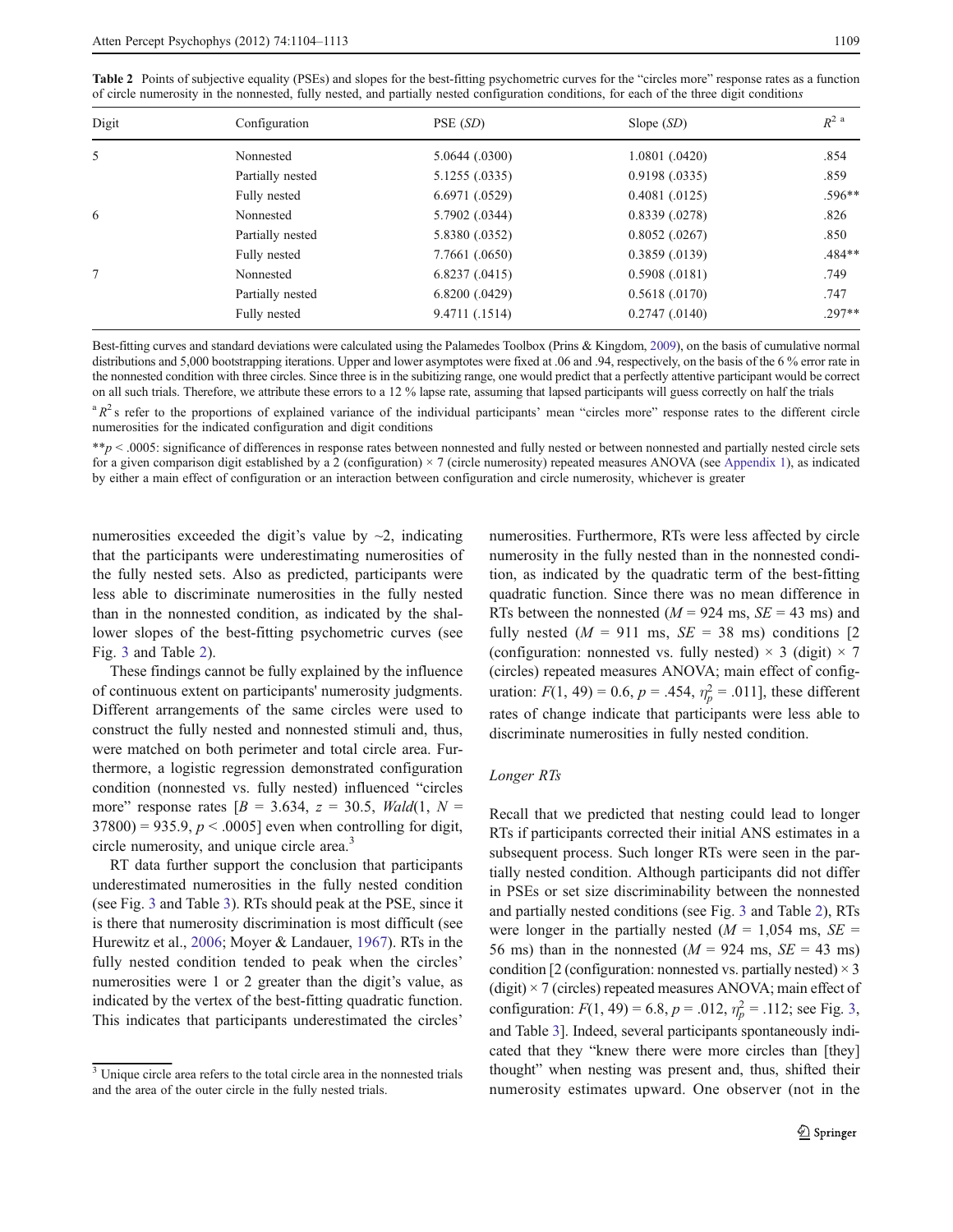| Digit | Configuration    | Quadratic term (SE) | Linear term $(SE)$ | $v$ -intercept ( <i>SE</i> ) | Vertex | $R^2$ <sup>a</sup> |
|-------|------------------|---------------------|--------------------|------------------------------|--------|--------------------|
| 5     | Nonnested        | $-.024^{++}(.006)$  | $.273^{++}$ (.067) | .224(.188)                   | 5.69   | .053               |
|       | Partially nested | $-.044^{++}(.007)$  | $.510^{++}$ (.088) | $-.281(.246)$                | 5.79   | $.096**$           |
|       | Fully nested     | $-.017^+$ (.005)    | $.225^{++}$ (.063) | .275(.175)                   | 6.62   | $.048**$           |
| 6     | Nonnested        | $-.038^{++}(.006)$  | $.478^{++}$ (.069) | $-.402^{+}(.192)$            | 6.29   | .124               |
|       | Partially nested | $-.047^{++}(.007)$  | $.574^{++}$ (.089) | $-.504^{+}(.250)$            | 6.11   | $.106*$            |
|       | Fully nested     | $-.012^{+}(.005)$   | $.193^{+}$ (.063)  | .243(.175)                   | 8.04   | $.081**$           |
|       | Nonnested        | $-.026^{++}$ (.006) | $.358^{++}$ (.072) | $-.191(.201)$                | 6.88   | .103               |
|       | Partially nested | $-.042^{++}(.008)$  | $.555^{++}$ (.093) | $-.574^{+}(.260)$            | 6.61   | $.110*$            |
|       | Fully nested     | $-.010^{+}$ (.005)  | $.164^{+}$ (.059)  | .295(.163)                   | 8.20   | $.079*$            |

Table 3 Best-fitting quadratic curves for the participants' mean response times as a function of circle numerosity in the nonnested, fully nested, and partially nested configuration conditions, for each of the three digit conditions

 $^{+}p < .05$ 

 $^{++}$  p < .0005

 ${}^{a}R^{2}$  s refer to the proportions of explained variance of the individual participants' mean reaction times to the different circle numerosities for the indicated configuration and digit conditions

 $*_p$  < .05,  $*_p$  < .0005: significance of differences in response times between nonnested and fully nested or between nonnested and partially nested circle sets for a given comparison digit established by a 2 (configuration)  $\times$  7 (circle numerosity) repeated measures ANOVA (see Appendix 2), as indicated by either a main effect of configuration or an interaction between configuration and circle numerosity, whichever is greater

original sample) specifically claimed to have used a multistep process to enumerate circles in a partially nested configuration, saying "I saw there was a two and a three and I added them." It seems that at least some participants detected that nested subgroups were present<sup>4</sup> and adjusted their numerosity estimates upward.<sup>5</sup>

A closer examination of different topological arrangements of partially nested circle sets of numerosities 6, 7, and 8 lends further support to the hypothesis that these longer RTs resulted from participants correcting initial biases. In these conditions, one arrangement had one nesting (one triple), and two arrangements had two nestings (two triples or one double and one quadruple; see Table 1 and Fig. 4). This allowed different levels of nesting to be compared within the partially nested condition, while accounting for different forms of nesting and spacing between circles. Participants gave "circles more" responses at higher rates for the one-nesting arrangement ( $M = .766$ ,  $SE = .016$ ) than for either of the two-nesting arrangements (two triples,  $M = .701$ ,

 $SE = .014$ ; double and quadruple,  $M = .706$ ,  $SE = .016$ ),<sup>6</sup> but there was no significant difference between the two-nesting arrangements [respective paired samples *t*-tests:  $t(49) = 4.69$ ,  $p < .0005$ ;  $t(46) = 4.14$ ,  $p < .0005$ ;  $t(46) = 0.06$ ,  $p > .95$ ] (see Footnote 6). This indicates that participants produced lower numerosity estimates in the two-nesting arrangements specifically due to the level of nesting, rather than perceived area or subgroup configuration.

Additionally, RTs increased with nesting. Participants were faster for the one-nesting arrangement ( $M = 1,057$  ms,  $SE = 69$  ms) than for either of the two-nesting arrangements (two triples,  $M = 1,189$  ms,  $SE = 71$  ms; double and quadruple,  $M = 1,191$  ms,  $SE = 77$  ms) (see Footnote 6), but there was no significant difference between the two-nesting arrangements [respective paired samples *t*-tests:  $t(49) = 3.81$ ,  $p < .0005$ ;  $t(46) = 3.98$ ,  $p <$ .0005;  $t(46) = 0.62$ ,  $p > .5$ ) (see Footnote 6). This suggests that the time needed to correct ANS estimates increased with the level of nesting.

#### Conclusions, caveats, and considerations

These results match the predicted performance of an itembased system enumerating simultaneously presented items under conditions where impaired individuation increases miss rates. In the partially nested condition, the number of

<sup>4</sup> Subgroups contained circles arranged in canonical patterns that should render them easily detectable. Indeed, it has previously been proposed that recognition of such canonical patterns is beneficial to enumeration (Mandler & Shebo, 1982; Wolters, Vankempen, & Wijlhuizen, 1987).

 $<sup>5</sup>$  One method that would allow people to subsequently correct estima-</sup> tions once items are out of view would be to separately accumulate the different kinds of subgroups when the stimuli are initially presented. People can simultaneously maintain multiple enumerations for different kinds of items (Feigenson, 2008). If one treats different subgroups as different kinds, an individual who has accumulated two singles and two triples can subsequently derive that there are eight circles: 2 (the accumulated singles) +  $3 + 3$  (three for each of the accumulated triples).

<sup>6</sup> Three participants had at least one missing cell for two-nesting cases using one double and one quadruple. These participants' data were excluded from the relevant analyses.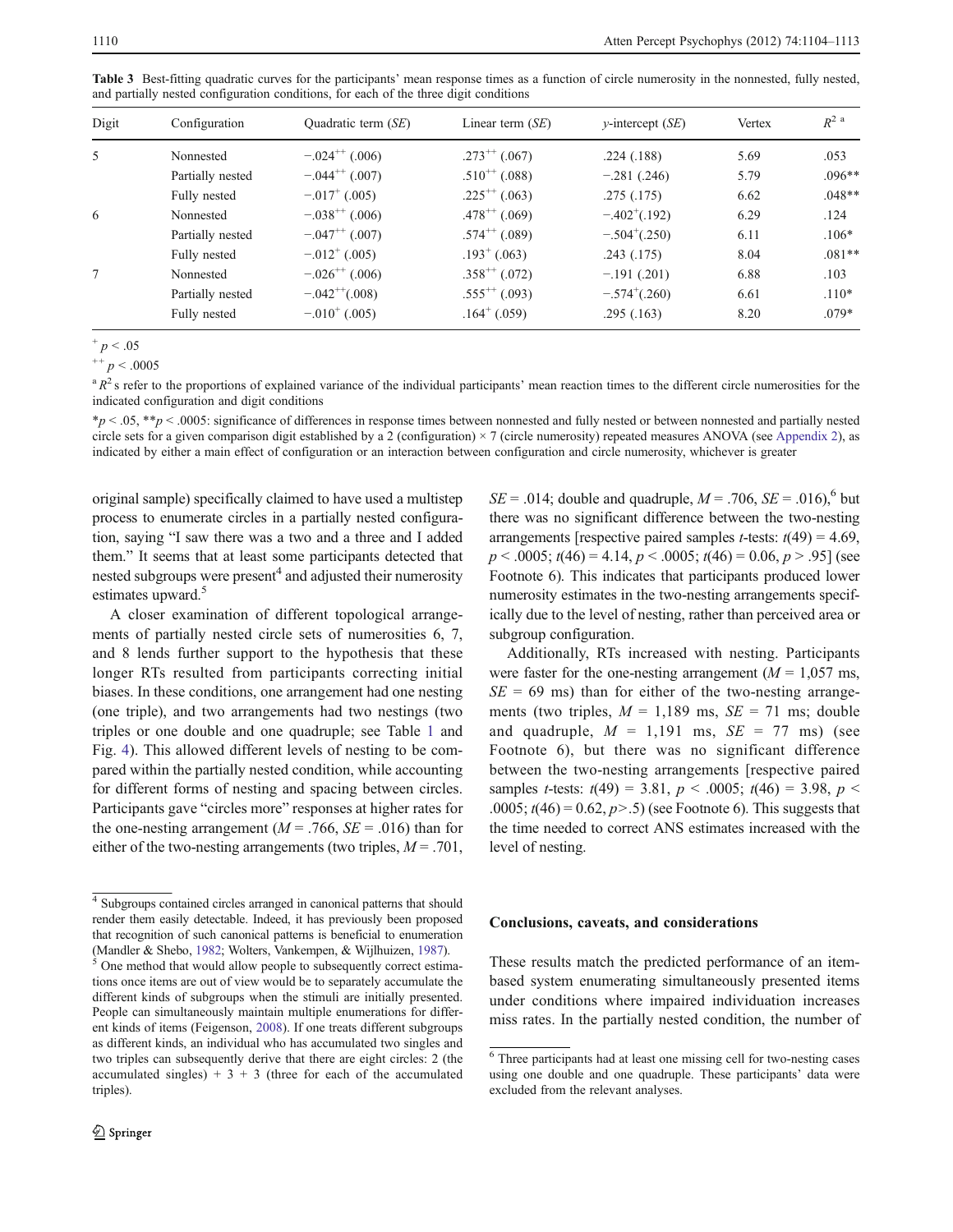

Fig. 4 Six circles in partially nested arrangements with a one nesting from one triple, b two nestings from two triples, and c two nestings from one double and one quadruple

nestings was independent of the number of circles, and thus, resulting biases could be successfully corrected, perhaps by adjusting initial estimations upward for each detected subgroup (see Footnote 5). This resulted in accurate estimations but longer RTs. Such a correction method was not available in the fully nested condition, since there was always only one "subgroup" of concentric circles. Thus, numerosities were underestimated. Further studies are needed to determine at which level of processing correction occurs.

We further speculate that by biasing people's automatic ANS estimations (see Hurewitz et al., 2006), perceptual factors such as object nesting can influence people's intuitions about the numerosity of visually presented stimuli and, ultimately, what sets people decide to count. Miss effects on enumeration would explain Franconeri et al.'s (2009) finding that figures containing items connected by strong lines were perceived as less numerous than figures without such connections; these lines may have caused people to enumerate pairs, rather than individual items.<sup>7</sup>



Fig. 5 An illustration of six plates, arranged in two stacks of three, such that they are visually nested

Furthermore, our participants were clearly instructed to enumerate all of the circles, regardless of any nesting relationships present. However, in many real-world contexts, people must determine for themselves what the most appropriate countable set may be. Consider Fig. 5. This image could be described as six plates (counting the plates) or as two stacks of plates (counting the stacks). This nesting of plates does not merely construct the stacks; it makes it more difficult to enumerate all the plates than if they were not nested.

Although many sets may be present in any given scene, people may tend to count those sets that are most easily enumerated by the ANS; when ANS estimation is easier, one's intuitions about set numerosity would be more likely to resemble the true count. This might explain previous findings (Chesney, 2009) that people were less likely to count illustrated items that contained other items, such as a window through which one could see items "outside." Those items were visually nested and, thus, would have been more difficult for the ANS to enumerate.

This possibility is particularly interesting, given Halberda et al.'s (2008) finding that one's ability to use the ANS to distinguish between numerosities correlates with mathematical proficiency. It is plausible that individual differences in sensitivity to perceptual variables that influence ANS estimation also influence the development of mathematical proficiency. These findings highlight the importance of being conscious of how the perceptual features of stimuli may bias enumerations, particularly when gauging individuals' ability to distinguish numerosity.

Author Note Dana L. Chesney, Department of Psychology, University of Notre Dame; Rochel Gelman, Department of Psychology, Rutgers University, New Brunswick.

 $7$  Franconeri et al. (2009) asked participants to compare perceived numerosities rather than make judgments regarding specific numerosities, and they did not report RTs. Thus, they did not investigate the effects of impaired individuation on ANS estimation in the manner we have done in the present experiment. However, we find it telling that Franconeri et al.'s participants judged sets to be more numerous when items were connected (and thus were more difficult to individuate) than when they were not connected, just as our participants produced lower numerosity estimates of sets when circles were fully nested (and thus, according to Trick and her colleagues, were more difficult to individuate; Trick & Enns, 1997a, 1997b; Trick & Pylyshyn, 1993, 1994) than when they were nonnested. This therefore serves as convergent evidence that object nesting was indeed impairing individuation, as was our intent.

Dana L. Chesney was at the Department of Psychology, Rutgers University, New Brunswick, and is now at the Department of Psychology, University of Notre Dame.

Partial support for the preparation of this document was provided by a graduate fellowship from Rutgers University, New Brunswick, overseen by Rochel Gelman. We thank C. R. Gallistel, P. Mathews, N. Obrecht, and N. McNeil for their help and support. This article is adapted in part from a doctoral dissertation by Dana Chesney.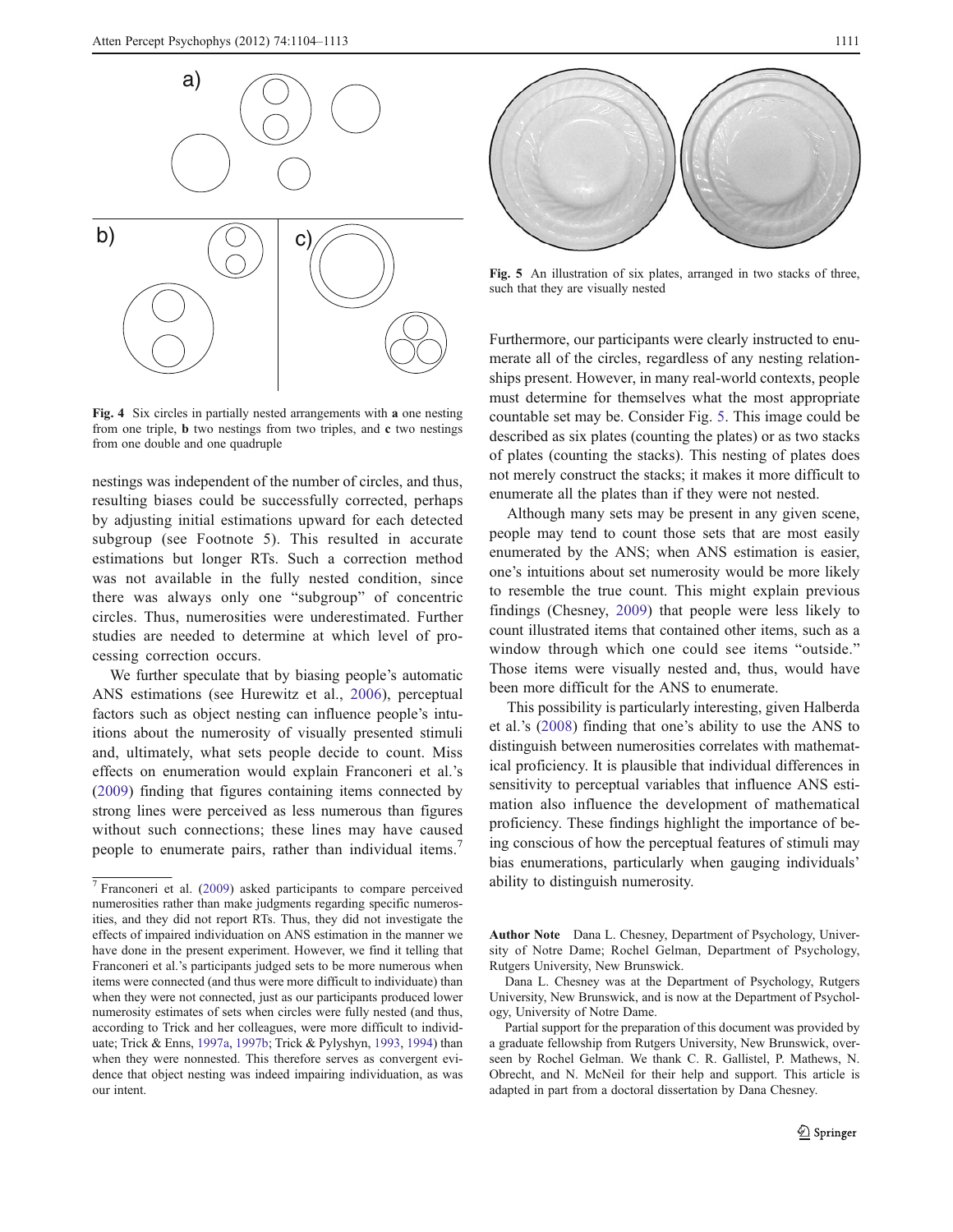# Appendix 1

**Table 4** Results of a series of six 2 (configuration)  $\times$  7 (circle numerosity) repeated measures ANOVAs comparing participants' "circles more" response rates in the nonnested and fully nested configuration

conditions and in the nonnested and partially nested configuration conditions for each of the three digit conditions

| ANOVA: configuration and digit<br>conditions | Main effect of configuration | Main effect of circle<br>numerosity | Configuration $\times$ circle<br>numerosity interaction |
|----------------------------------------------|------------------------------|-------------------------------------|---------------------------------------------------------|
| Non- vs. fully nested, digit 5               | $F(1, 49) = 63.5$            | $F(2, 294) = 466.9$                 | $F(2, 294) = 36.7$                                      |
|                                              | $p < .0005, \eta_p^2 = .564$ | $p < .0005, \eta_p^2 = .905$        | $p < .0005, \eta_p^2 = .428$                            |
| Non- vs. partially nested, digit 5           | $F(1, 49) = 0.6$             | $F(2, 294) = 639.4$                 | $F(2, 294) = 1.1$                                       |
|                                              | $p = .451, \eta_p^2 = .012$  | $p < .0005, \eta_n^2 = .929$        | $p = .373, \eta_p^2 = .022$                             |
| Non- vs. fully nested, digit 6               | $F(1, 49) = 70.1$            | $F(2, 294) = 378.2$                 | $F(2, 294) = 41.7$                                      |
|                                              | $p < .0005, \eta_n^2 = .589$ | $p < .0005, \eta_p^2 = .885$        | $p < .0005, \eta_p^2 = .460$                            |
| Non- vs. partially nested, digit 6           | $F(1, 49) = 0.2$             | $F(2, 294) = 519.6$                 | $F(2, 294) = 1.57$                                      |
|                                              | $p = .641, \eta_p^2 = .004$  | $p < .0005, \eta_n^2 = .914$        | $p = .156, \eta_p^2 = .031$                             |
| Non- vs. fully nested, digit 7               | $F(1, 49) = 55.9$            | $F(2, 294) = 249.9$                 | $F(2, 294) = 51.4$                                      |
|                                              | $p < .0005, \eta_p^2 = .533$ | $p < .0005, \eta_p^2 = .831$        | $p < .0005, \eta_p^2 = .512$                            |
| Non- vs. partially nested, digit 7           | $F(1, 49) = 0.0$             | $F(2, 294) = 347.4$                 | $F(2, 294) = 1.1$                                       |
|                                              | $p = .880, \eta_p^2 = .000$  | $p < .0005, \eta_p^2 = .876$        | $p = .391, \eta_p^2 = .021$                             |

## Appendix 2

**Table 5** Results of a series of six 2 (configuration)  $\times$  7 (circle numerosity) repeated measures ANOVAs comparing participants' response times in the nonnested and fully nested configuration conditions and in the nonnested and partially nested configuration conditions for each of the three digit conditions

| ANOVA: configuration and digit<br>conditions | Main effect of configuration | Main effect of circle<br>numerosity | Configuration $\times$ circle<br>numerosity interaction |
|----------------------------------------------|------------------------------|-------------------------------------|---------------------------------------------------------|
| Non- vs. fully nested, digit 5               | $F(1, 49) = 3.3$             | $F(2, 294) = 18.4$                  | $F(2, 294) = 7.7$                                       |
|                                              | $p = .077, \eta_p^2 = .063$  | $p < .0005, \eta_p^2 = .273$        | $p < .0005, \eta_p^2 = .136$                            |
| Non- vs. partially nested, digit 5           | $F(1, 49) = 5.5$             | $F(2, 294) = 42.0$                  | $F(2, 294) = 4.3$                                       |
|                                              | $p = .024, \eta_p^2 = .100$  | $p < .0005, \eta_p^2 = .461$        | $p < .0005, \eta_p^2 = .080$                            |
| Non- vs. fully nested, digit 6               | $F(1, 49) = 2.2$             | $F(2, 294) = 29.2$                  | $F(2, 294) = 12.0$                                      |
|                                              | $p = .147, \eta_n^2 = .043$  | $p < .0005, \eta_n^2 = .374$        | $p < .0005, \eta_n^2 = .197$                            |
| Non- vs. partially nested, digit 6           | $F(1, 49) = 6.1$             | $F(2, 294) = 46.5$                  | $F(2, 294) = 2.5$                                       |
|                                              | $p = .017, \eta_p^2 = .110$  | $p < .0005, \eta_p^2 = .487$        | $p = .023, \eta_p^2 = .048$                             |
| Non- vs. fully nested, digit 7               | $F(1, 49) = 4.0$             | $F(2, 294) = 30.0$                  | $F(2, 294) = 3.1$                                       |
|                                              | $p = .050, \eta_p^2 = .076$  | $p < .0005, \eta_p^2 = .380$        | $p = .005, \eta_p^2 = .060$                             |
| Non- vs. partially nested, digit 7           | $F(1, 49) = 8.1$             | $F(2, 294) = 34.2$                  | $F(2, 294) = 3.5$                                       |
|                                              | $p = .007, \eta_p^2 = .141$  | $p < .0005, \eta_n^2 = .411$        | $p = .002, \eta_p^2 = .067$                             |

## References

- Brainard, D. H. (1997). The psychophysics toolbox. Spatial Vision, 10 (4), 433–436. doi:10.1163/156856897X00357
- Chesney, D. L. (2009). What do people count? Perceptual and conceptual influences on what is considered a countable object.

(Doctoral dissertation). Available from ProQuest Dissertations and Theses database. (Document ID: 304993326).

- Chesney, D. L., & Haladjian, H. H. (2011). Evidence for a shared mechanism used in multiple-object tracking and subitizing. Attention, Perception, & Psychophysics. doi:10.3758/s13414-011-0204-9
- Cordes, S., & Brannon, E. M. (2008). The difficulties of representing continuous extent in infancy: Using number is just